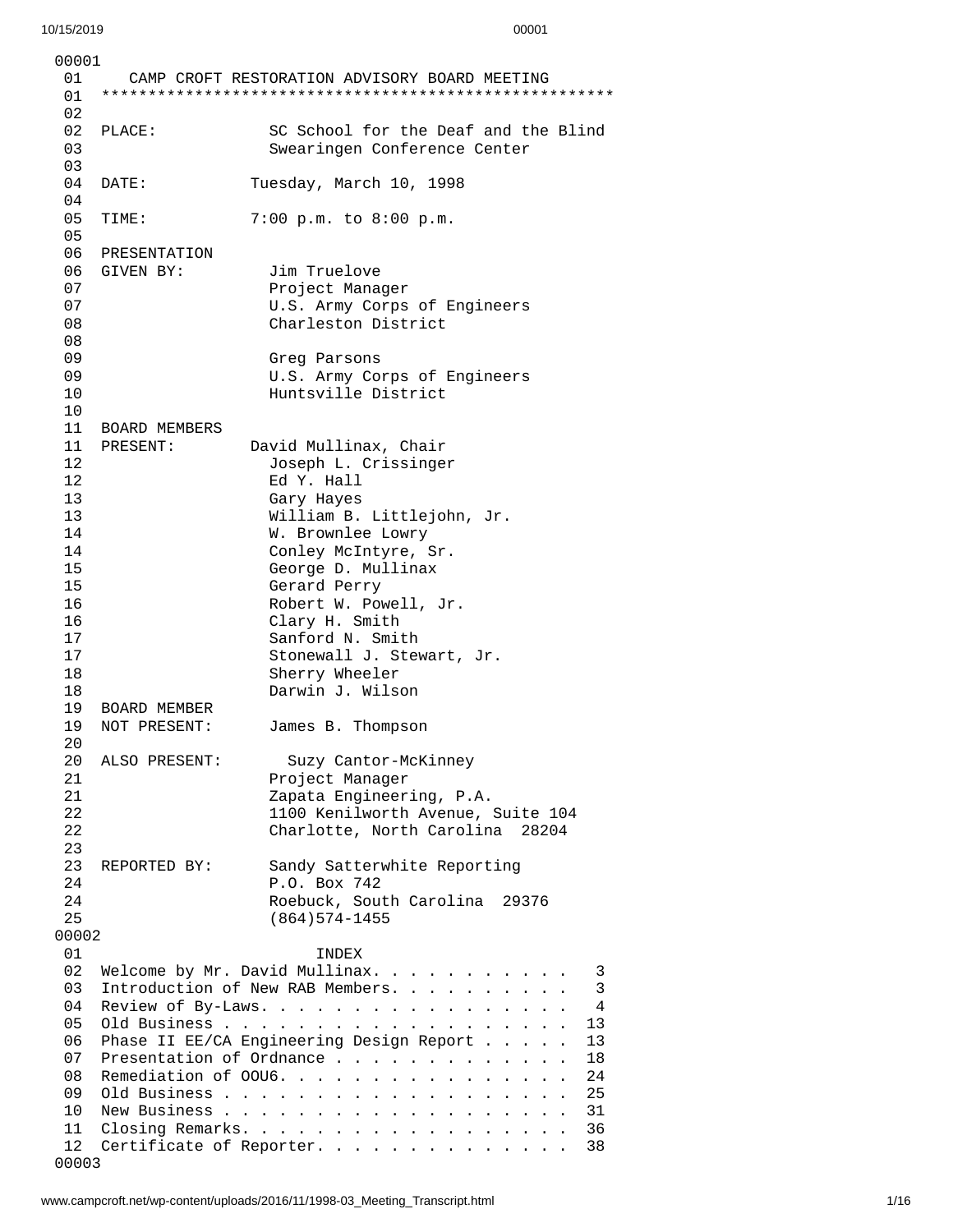01 BY MR. DAVID MULLINAX: 02 I'd like to welcome everybody to the March 03 meeting of the Camp Croft Restoration Advisory Board. 04 I'd like to welcome our new members. There will be a 05 formal introduction of them in just a few minutes, an d 0 6 at this time, I'll have some comments here in a 0 7 minute, but I'll turn it over to Jim Truelove. 08 BY MR. TRUELOVE: 09 Good evening. I thought I'd just read out the 10 names, and, if you would, identify yourselves so that 11 I can start learning faces. I'm new. My name is Jim 12 Truelove. I've been to the last couple of RAB 1 3 meetings. I've taken Wayne's place with the Corps of 14 Engineers. 15 The new members are Chris Crissinger. 16 BY MR. CRISSINGER: 17 Yes. 18 BY MR. TRUELOVE: 19 Ed Hall, Gary Hayes. Now, somebody t o l d m e y o u 20 go by Bubba. Bubba Littlejohn. 21 BY DR. LITTLEJOHN: 22 Every board has got to ha v e o n e. 23 BY MR. TRUELOVE:<br>24 Dr. Lowry, 24 Dr. Lowry, Conley McIntyre. It d o e s n't l o o k 25 like he's here. 00004 01 BY DR. LOWRY: 02 He's supposed to be sitting right here. 03 BY MR. TRUELOVE: 04 Okay. Dave Mullinax, George Mullinax, Gerry 05 Perry, Dr. Powell, Clary Smith, Sanford Smith, 06 Stonewall Stewart, James Thompson. He's absent 0 7 tonight. Sherry Wheeler and Darwin Wilson. 08 Okay. What we've done is prepare, mostly for 09 the new members and also for the other members to help 1 0 show what we've done and where we are, a little 1 1 booklet. Suzy McKinney will just kind of briefly give 1 2 a description of what's in it so it will help you find 13 some things. 14 BY MS. MCKINNEY: 15 Good evening. I'm Suzy McKinney. I'm with 16 Zapata Engineering, and for those of you who are new 17 this evening, Zapata Engineering is out of Charlotte, 18 North Carolina, and we provide all the logistical 19 support to the RAB. We support the Board in any way 20 that they need as far as meeting facilities, as this 21 evening, and for the preparation of correspondence 22 we've prepared two -- I guess it's been two 23 resolutions that have gone out on behalf of the Board 24 supporting actions for the Corps. 25 So during the course of these meetings or in 0 0 0 0 5 01 between these meetings, if anyone needs to get in 02 contact with me, feel free to do so. If they need to 0 3 get in contact with the Corps and don't have that 04 access, again, feel free to contact me and I'll work 05 to coordinate that. We do have a toll free number for 06 the benefit of the Board. 07 I'd like to quickly walk through the notebook. 08 We won't spend much time on this. We prepared 09 Background in the notebook, and that starts with a 10 list of acronyms and abbreviations to help you when 11 you're reviewing the technical documents or listenin g 12 to some of the presentations if you're not familiar 13 with some of the terms.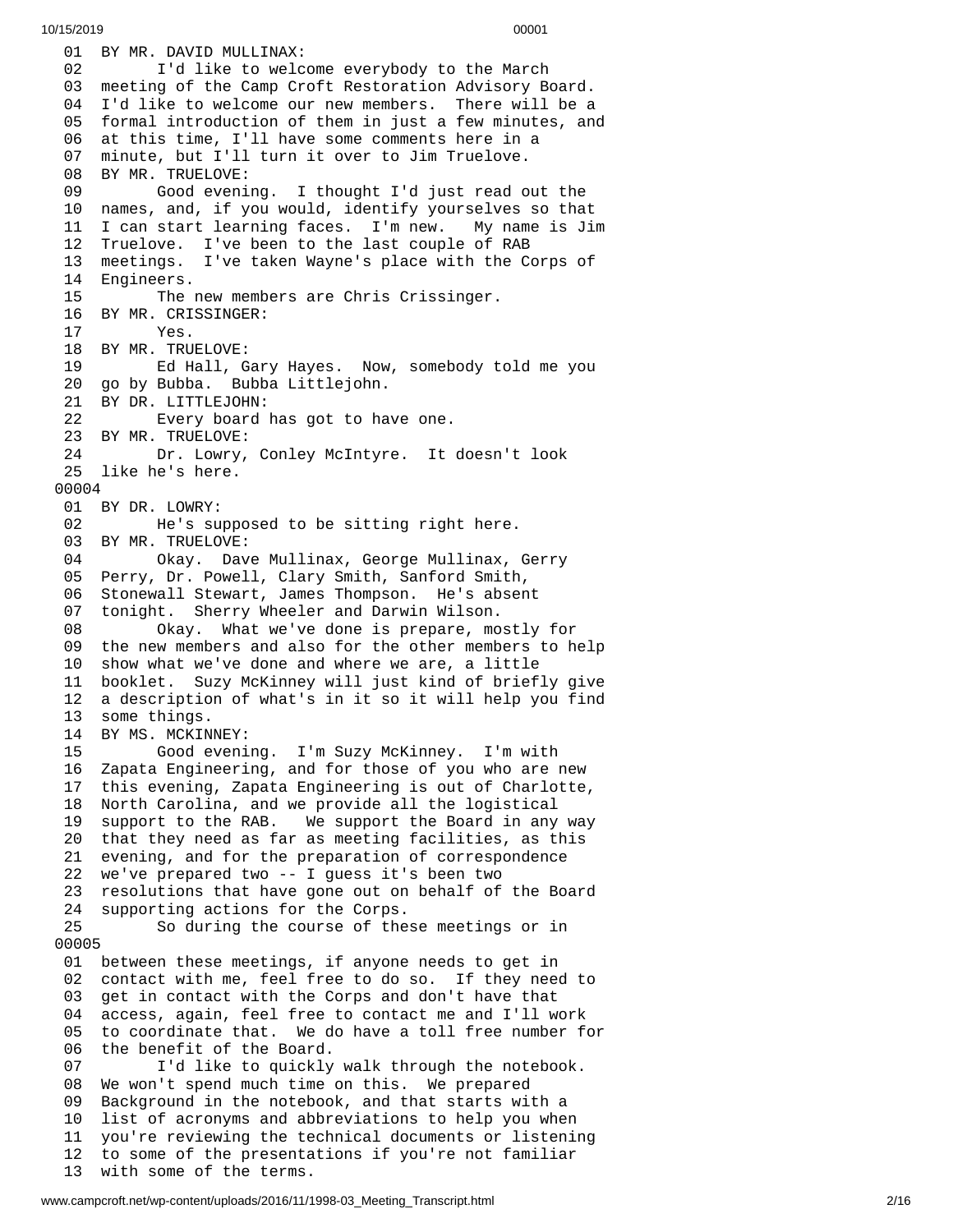1 4 We then have a very brief history of the camp 15 and a map that illustrates some of the training areas. 16 This project is being developed under the 17 DERP-FUDS Program, and there's a brief explanation of 18 the objectives of that program. We talk about the 19 current uses of the former camp and what it is today. 20 Then we have a couple of pages that describe the 21 removal actions, what's been found, what reports have 22 been prepared and kind of brings everyone up to date 23 with where we are on the status of the project. 24 Following that discussion is a Gantt chart that 25 takes several of the key items, the activities and 0 0 0 0 6 01 reports and the time frames in which they either were 02 prepared or anticipated to be prepared for future 03 activities. 04 There are then two color maps that represent the 05 OOU ordnance units identified in the Phase I EE/CA 06 that was prepared in '95, and the units which we will 0 7 discuss tonight in the final EE/CA for the Phase II 0 8 actions, and that report is dated 1997. 09 We then have some graphics that illustrate the 10 type of ordnance that have been found at the camp, and 1 1 we will have a presentation on that later this 1 2 evening, as well as some information that describes 13 the magnetometer sweeps, what they look like. 14 There's a photograph. There's a photograph of how the 1 5 grids were set for preparing those sweeps and then 1 6 also a photograph of the ordnance that has been found. 17 You will then find some tables and a brief 18 discussion that came out of this most recent EE/CA for 19 the units, what's been found -- not what's been found 20 -- the anomalies that have been detected during 21 testing and the recommended actions for each of those 22 areas, and those will be further discussed later this evening. 24 You then have a discussion on community 25 involvement through the Restoration Advisory Board and 0 0 0 0 7 01 what the efforts of the Board have accomplished over 02 the past two years. This is now our third year of 03 this effort in community relations. 04 You then have a copy of the By-Laws, and I'll 05 come back to those after we finish reviewing the 0 6 notebook, and we'll briefly run through the 0 7 responsibilities of the Board as stated in the 0 8 By-Laws. 09 You have copies of the two resolutions that have 1 0 been prepared and submitted. And the last page before 1 1 your Contacts tab is Reporting, what to do if you find 1 2 ordnance and the phone numbers to contact. Contact 1 3 9 1 1. 14 The Contacts tab, behind that you will find a 1 5 list of the Corps of Engineers' contacts and phone 1 6 numbers, how to contact myself, how to contact the 1 7 Camp Croft web site on the internet, and there's a 1 8 list of numbers and addresses for each of the Board 1 9 members, so you have access to contact each of 2 0 yourselves if the need arises. 21 There's a list of References of the significant 22 documents that are in the library, and Patti and I 23 were at the library this afternoon and double checked 2 4 this list. I need to add a few that are in the 2 5 library that are not on this list, as well as I have 0 0 0 0 8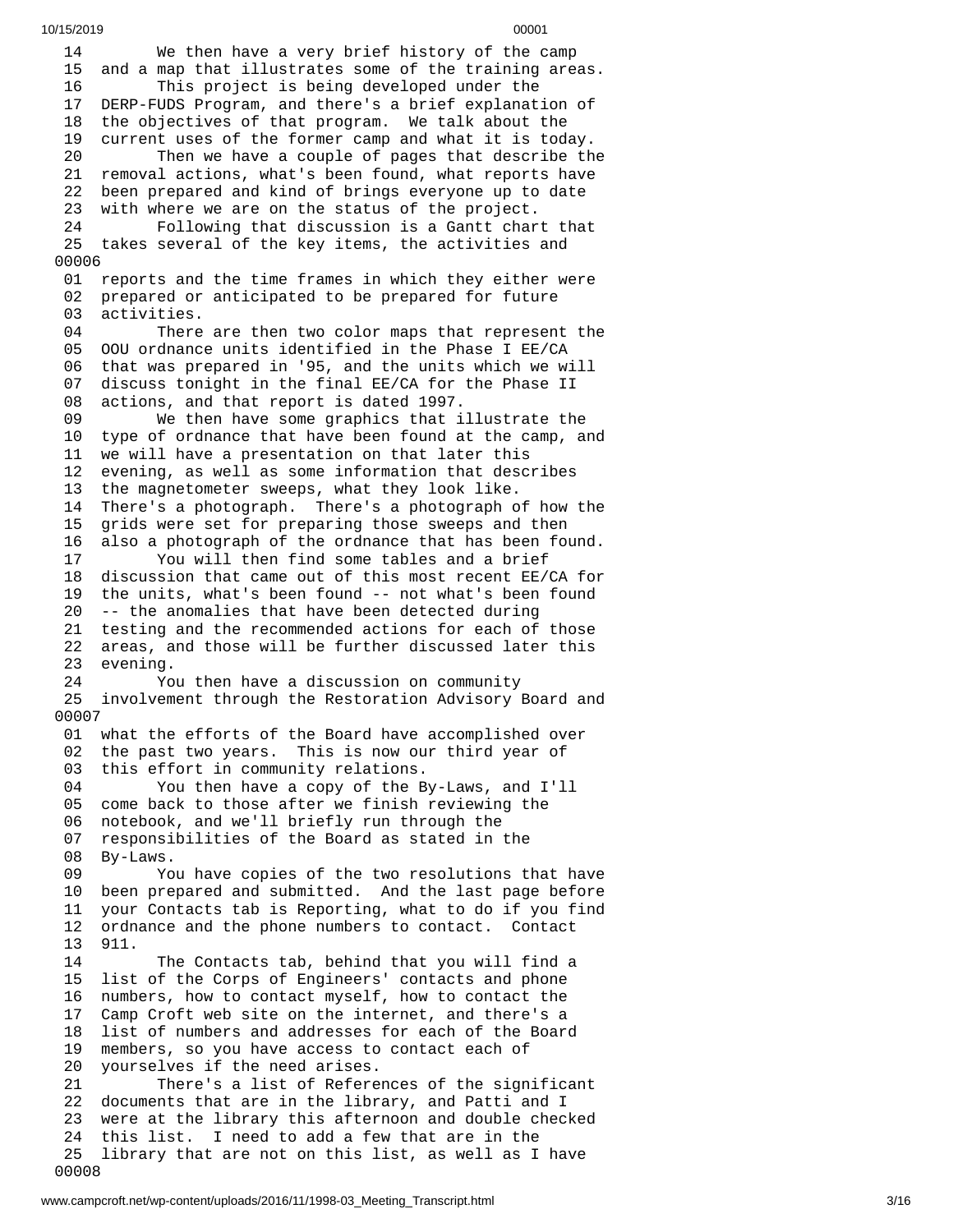01 three items on this list that have not been submitted 02 to the library. 03 So we'll get those documents in within the next 04 three or four weeks. And when I send out the meeting 05 summary, I will send you an updated list of the items 0 6 that are in the library. Those are maintained in the 0 7 reference department on the second floor in the 08 Kennedy room, and most of these documents are held 09 within what they call the vault. So if you ever want 10 access to those, they are open to the public, but they 11 will escort you in to look at these. 12 There are copies of, I think, most of the 13 newspaper articles that I've been able to review over 14 the past two years. I try to keep that up to date. 15 There's some lined paper for taking notes, an d 16 at the back of the notebook we have the OE Project 17 Flow, the Ordnance and Explosive Project Flow which 18 was prepared by the Corps of Engineers, and we revised 19 that to make it a little bit more specific to this 2 0 project.  $21$ is just outlines the superfund process for 2 2 identifying ordnance sites, time critical removal 2 3 actions, preliminary assessments to report 2 4 preparation. It follows through the process of 25 identifying a site and then ultimate remediation on 0 0 0 0 9 01 that site. 02 Behind that is the safety policy on real 0 3 property containing ordnance and explosives for your 04 reference. 05 So real quickly let's walk through the By-Laws 06 for the benefit of the new members. 07 The first two pages are a brief introduction. 08 So if we can just turn to the third page, Camp Crof t 0 9 Restoration Advisory Board By-Laws. 10 I see several new faces in th e a u d i e n c e. I'd 11 like to read the first paragraph, the Mission 12 Statement. 13 BY DR. LOW R Y: 14 What section? 15 BY MS. MCKINNEY: 16 We're back u n d e r t h e t a b B a c k g r o u n d a b o u t 17 halfway through. 18 "The mission of the Camp Croft RAB is to provide 19 a forum through which the local communities, the U.S. 20 Army Corps of Engineers, and the regulatory agencies 21 work together in an atmosphere that encourages 22 discussion and exchange of information, and educates 23 the public on the investigation and removal of 24 ordnance and explosives (OE) at the former Camp Croft. 25 The RAB will review, comment, and advise the U.S. Army 00010 01 Corps of Engineers, Charleston District on 02 site-related documents, on the investigations, and the 03 proposed removal activities. All decisions regarding 04 OE removal activities are solely the authority of the 05 U.S. Army Corps of Engineers. Membership on the RAB 06 does not imply or infer any liability for incidents 0 7 related to removal activities." 0 8 It then reviews the responsibilities of the 09 Board to hold regularly scheduled meetings, to review 1 0 Corps documents. 11 We then discuss the membership. That the 1 2 membership of this Board reflects diverse community 1 3 interests. The Board will serve a two year term and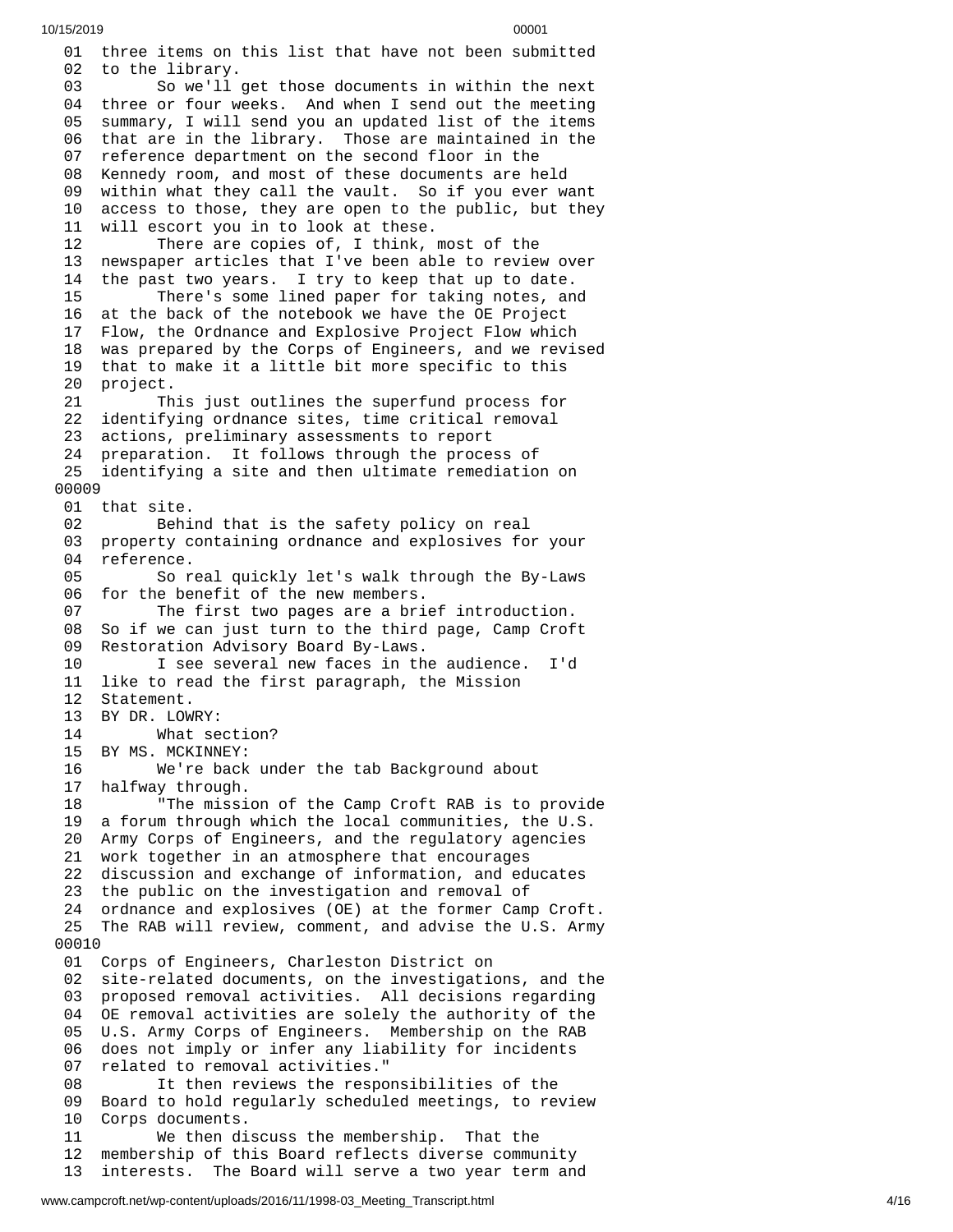14 may submit application to serve a subsequent two year 1 5 t e r m. 16 On page three, we do have a set of procedures 17 that apply to the Board. RAB members shall have one 18 vote at the Board meetings. Each RAB member is not to 1 9 act individually in discussions and comments. You're 2 0 acting as a group. 21 Regular on time attendance is a requirement for 22 continued membership. We will follow a process 23 similar to Robert's Rules of Order in conducting the 2 4 meetings. 25 These meetings are open to the public and public 00011 01 participation is encouraged, and we do call and allow 02 for old business and new business on our agenda, so we 03 encourage all of you to participate as well. 04 Special committees may be established as needed. 05 A special meeting may be called as needed by the 06 Chair. 07 Members are prohibited from publicly 08 representing opinions, their own opinions, concerning 09 RAB members as views of the Board.<br>10 Excuse me. Let me read that Excuse me. Let me read that one again. 11 "RAB community members are prohibited from 12 publicly representing their opinions concerning RAB 13 matters as the views of the RAB." 14 If you are unable to participate fully, we 15 request a written resignation. 16 A member may be removed from the Board by a 17 majority vote if it is determined that the actions of 18 the individual are not in the best interest of the 19 RAB. 20 In the event of a dispute, resolution will be 21 raised to the Corps of Engineers. 22 And a quorum must be in attendance before a 23 meeting can be held. A quorum is defined as 25 24 percent of the Board members. 25 We do have a Chair. The Chair will serve a one 0 0 0 1 2 01 year term, and, as a Board, we will probably need to 02 re-evaluate how the language is written under Section 03 V since our timing has been shifted. Dave will serve 04 as Chair today, and at our upcoming meeting we will 05 take that opportunity to take nominations and solicit 0 6 interest for the next Chair for the upcoming year. 07 We have an Army Facilitator, Jim Truelove, a n d 08 I think the rest of this just reviews the general 0 9 responsibilities of attendance and participation. 10 Proposed amendments can be changed to this 11 By-Laws by three-fourths majority of a quorum. So any 1 2 revisions to the By-Laws, if you would like to propose 1 3 that, they can be voted on. 14 Any questions? 15 BY DR. POWELL: 16 Suzy, how often are we going to be meeting? 17 BY MS. MCKINNEY: 18 We'll meet q u a r t e r l y , t h r e e m o n t h s , u n l e s s w e 1 9 have significant activity, and you all decide that you 2 0 would like to meet more frequently. 21 Anything else?<br>22 (NO RESPONSE) (NO RESPONSE) 23 BY MS. MCKINNEY: 24 Okay. Jim, I'll turn it back o v e r t o y o u. 25 BY MR. TRUELOVE: 00013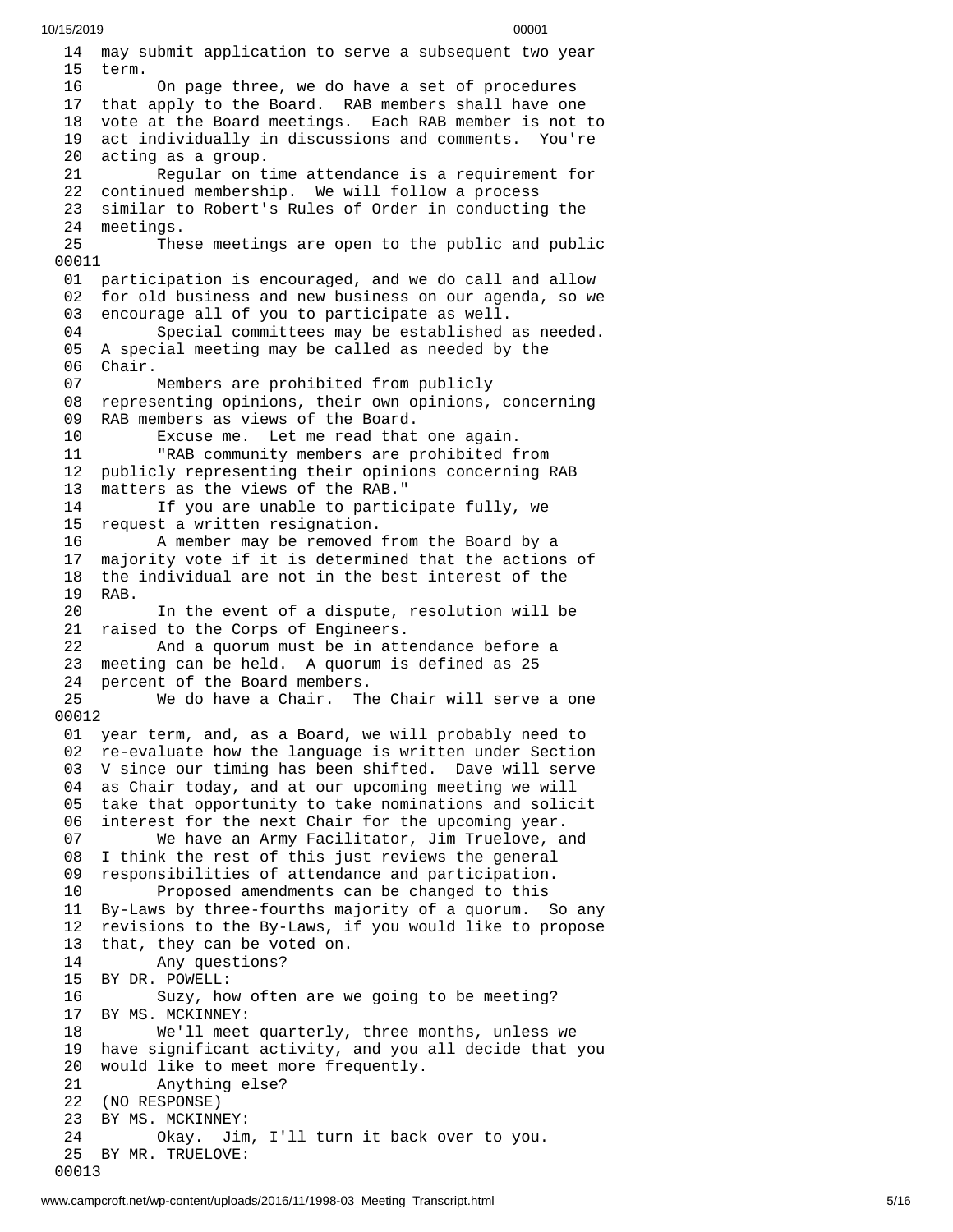0 1 Are there any questions so far? 02 (NO RESPONSE) 03 BY MR. TRUELOVE: 04 If not, then I'll turn it back over to David. 05 BY MR. DAVID MULLINAX: 06 Okay. Under the old business part I just wan t 0 7 to review a few things that we've done in the past. 08 If you do have questions, I ask that you hold them 09 until the end of the presentation, unless the 10 presenter responds to address your question. 11 In consideration of Mr. Truelove, understand 12 that he is new to the project. So if any 13 correspondence has been made to the previous projec t 1 4 manager, understand that he may not be aware of it. 15 So that we'll ask anything in the past be addressed i n 16 writing to him so that he'll have time to research it 1 7 and then study it. 18 Okay. Mr. T r u e l o v e , I t h i n k t h a t's a l l I h a v e. 19 BY MR. TRUELOVE: 20 Okay. To try to bring people up to speed, the 21 new members and everything and the people that haven't 22 been involved up to this point, we were going to make<br>23 a presentation of the last -- the Phase II EE/CA. 23 a presentation of the last -- the Phase II EE/CA. Most of you saw this last time. At that time 25 the EE/CA was out for public comments. Since then, it 0 0 0 1 4 01 has gone final, but there were no major comments made 0 2 so what you saw at the last presentation is basically 03 the same thing that we have now. 04 The purpose of the Phase II EE/CA was to further 05 investigate some of the areas that have been 0 6 identified previously. 07 (BRIEF INTERRUPTION TO MOVE MAP) 08 BY MR. TRUELOVE: 09 As I said, t h e p u r p o s e o f t h e P h a s e I I E E / C A w a s 10 to further investigate some of the areas that have 1 1 been identified previously in the Phase I EE/CA, but 1 2 have not necessarily had the degree of investigation 13 that we thought was necessary. 14 We went back and did a s u p p l e m e n t a r y s e a r c h o f 15 the archives, and based on that archive search, we 1 6 ended up identifying some more areas, and this is what 17 the process was trying to do is to help group the 18 common sites, simplify the ordnance analysis and come 19 up with the criteria and see if there was some more 20 investigation. So based on that, we went in and did 21 some sampling. 22 These were the areas of investigation, ordnance 23 areas that we did further investigation on. 24 Most of you know the area better than I d o. 25 Area 3 is up in Wedgewood. Area 9 is split up in t o 0 0 0 1 5 01 several areas. A few of them, A, B, C, D and E -- A, 02 B, C, D and E are all inside the park. There were 0 3 also some more small arms areas that were outside the 0 4 park, and so they were grouped into F, G and H. F, G 0 5 and H (indicating on map). 06 Unit 10 was inside the park. 11 was some more 0 7 of those small areas outside the park. And you can 0 8 come look at this. There is also, for the 0 9 RAB members, there is a small map in the book that has 1 0 this same information on it. 11 And, again, 12 was als o s o m e u n e x p l o d e d o r d n a n c e 1 2 areas outside the park. 13 Now what we want to do, based on the sampling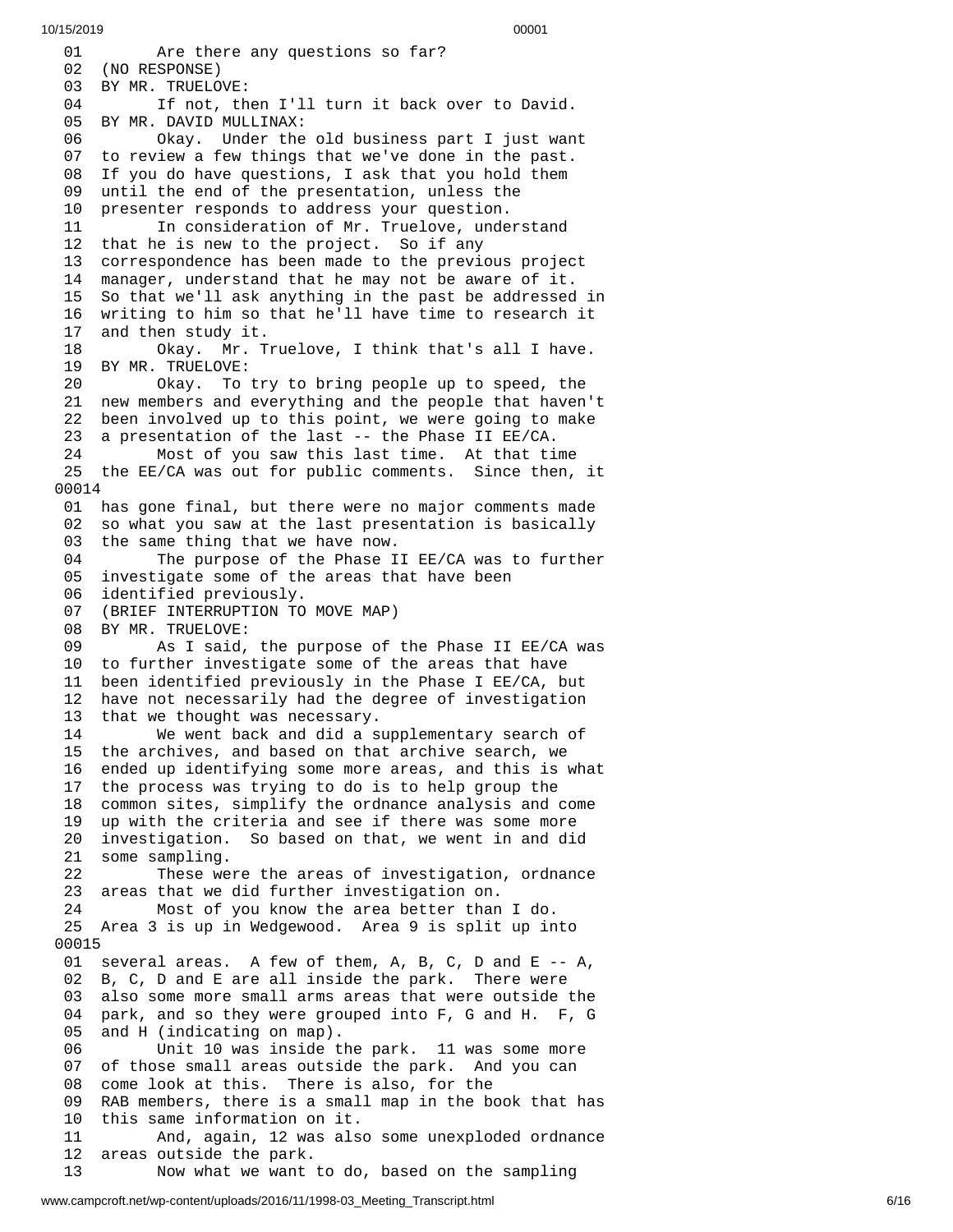14 that we've done, there were -- each one of the areas 15 could be assigned the risk reduction alternative. 16 This would be the action that we would take based o n 1 7 what was found for that area. 18 Of course, if it's limi t e d a n d n o t h i n g w a s 1 9 there, just small arms or miscellaneous little stuff 2 0 -- no further action, institutional controls, surface 21 clearance and clearance for use. So those are the 22 alternatives. 23 Here's w h a t w a s r e c o m m e n d e d b y t h e E E / C A a n d 24 what we will be pursuing in Phase III. Phase 25 III, again, was the one that was up in Wedgewood. And 00016 01 the recommendation there and the one we will be 02 pursuing will be clearance for use. 03 The cost estimate that we put for the expanded 04 area for Unit 3 is estimated at \$3,000,000. So we're 0 5 going to go -- we've got to go find the money and come 0 6 in and do that cleanup. 07 Also, if you'll look, some of this same 0 8 information is in your notebook as well, so you have 0 9 that and you can take it with you. 10 Unit 9 was -- several of the areas inside the 11 park and three on the outside, if you remember 12 correctly, and they were all small arms areas. We We 13 didn't find much and we didn't expect to find when we 14 did our sampling. It really present minimal hazard on 15 what you do find. Mostly shell -- the shell casings 16 and things, not anything of any particular big danger. 17 So the action here is no further action -- I mean, 18 recommended action in the EE/CA is no further action. 19 Area 10 were grenades and mortar areas. A, B, C 20 and D were inside the park, and there we recommended 21 surface clearance. And with the surface clearance it 22 would be approximately \$700,000 as the current 23 estimate. 24 11, A, B, C and D, the grenade and mortar areas 25 outside the park, it would be clearance for use 0 0 0 1 7 01 because of the park. It has control over those areas, 02 and those are the areas that are going to be used. 03 When you get outside of the park, there's a lot mo r e 04 of a chance that the area is going to be used for 05 other things. So this one is a clearance for use. 06 This one is going to be approximately \$700,000. 07 Area 12, again, is outside the park. A, B a n d 0 8 C. These areas are planning to be -- or the proposal 09 is for clearance for use and the cost, \$2,600,000. 10 Here's -- based on what we've done in the Ph a s e 11 II EE/CA, and I don't know if you can see it. The 1 2 total of what the proposed clearance in the Phase 1 3 II EE/CA is \$7,000,000. 14 Now we'll be going out trying to seek the money 15 to do this and do the follow-up actions necessary to 1 6 do the cleanup actions on it and prioritize them to 1 7 see what actions we want to do and we're looking for 1 8 your input to help us do that. 19 If anyone wants to come up after the meeting, 2 0 I'll be happy to talk to them about the individual 2 1 areas and where we are and what the proposals are. 22 Okay. I'll turn it back over to David. 23 BY MR. DAVID MULLINAX: 24 Okay. I have a presentation of ordnance 25 from --- 0 0 0 1 8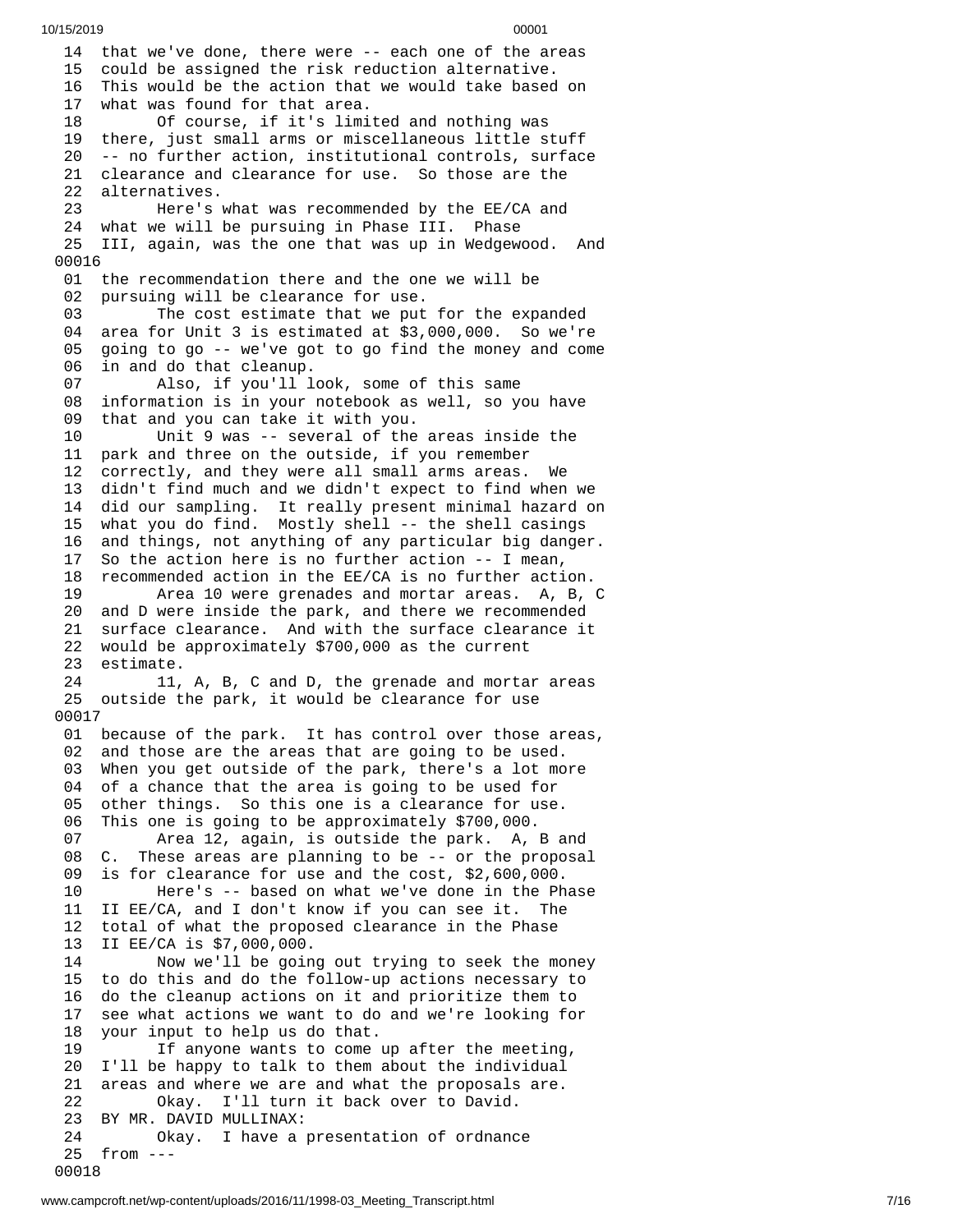01 BY MS. MCKINNEY: 02 Greg Parso n s. 03 BY MR. DAVID MULLINAX: 04 --- Greg Parsons from the Huntsville office in 05 the Corps of Engineers. 06 So if you would, we'll direct our attention over 0 7 to Greg over on the other side. 08 BY MR. PARSONS: 09 My name is Greg Parsons. I'm the ordnance 1 0 safety specialist out of Huntsville, and I was asked 11 to come here and give you a general overview of some 1 2 of the ordnance we found out at Camp Croft and outside 13 the boundaries of Camp Croft. 14 Some of these items are readily identifiable and 15 some of them aren't. I like you to keep in mind, the 16 people who have property in the area, that if you come 17 across something on your property and you don't 18 recognize it -- I'll pass this around. This is a Mk 19 II hand grenade for practice, but a lot of you may not 20 be able to -- or really identify it if you were to see 21 it in the ground. So I'd like you to keep that in 2 2 m i n d. 23 If you need -- if you find something like that, 24 I'd like you to contact your local law enforcement 25 agency, 911. The Spartanburg County Sheriff's office 00019 01 has it's own arms explosive deputy. He's right here. 02 Rick Renna. This is Rick Renna. He's Army trained. 03 We all go to the same school, marine corp trained arm s 04 explosive technician. 05 Okay. Some of t h e s e i t e m s t h a t w e f o u n d o u t 06 here in the park area at the equestrian site -- we 07 were at the equestrian site. 08 BY MR. LANCASTER: 09 Is that in --- (inaudi b l e ). 10 BY MR. PARSONS: 11 I believe it is, yeah. 12 We uncovered several 60 millimeter high 13 explosive ordnance or mortars. I believe it was just 14 under the surface. We also found some -- and I don't 15 have a 81 millimeter, but it looks similar to this, 16 except it's this diameter, 81 millimeter ordnance. 17 BY MR. JOHNSON: 18 All -- all the things are empty, ain't it? 19 BY MR. PARSONS:<br>20 No. Well No. Well, these up here? 21 BY MR. JOHNSON: 22 These are not alive, is it? 23 BY MR. PARSONS: 24 These up here are fine, yeah. No, they frow n o n 25 us bringing live ones in and around the public. 00020 01 Dr. Lowry's property has several of these o n i t. 02 This is 105 millimeter either illumination or smoke 03 round. They also come in HE. 04 If you have any of these at home, you might want 05 to call your local law enforcement agency and have Mr. 06 Renna come out and look at it and make sure it's not 07 high explosive and it's empty and non-hazardous. 08 They fired these out there. These are 75 millimeter HEs or this happens to be a shot round, but 10 a 75 millimeter HE looks the same without the fuse on 11 the end. These are -- this portion right here is the 12 fuses. There are several hundred of them, so I won't 13 go over them.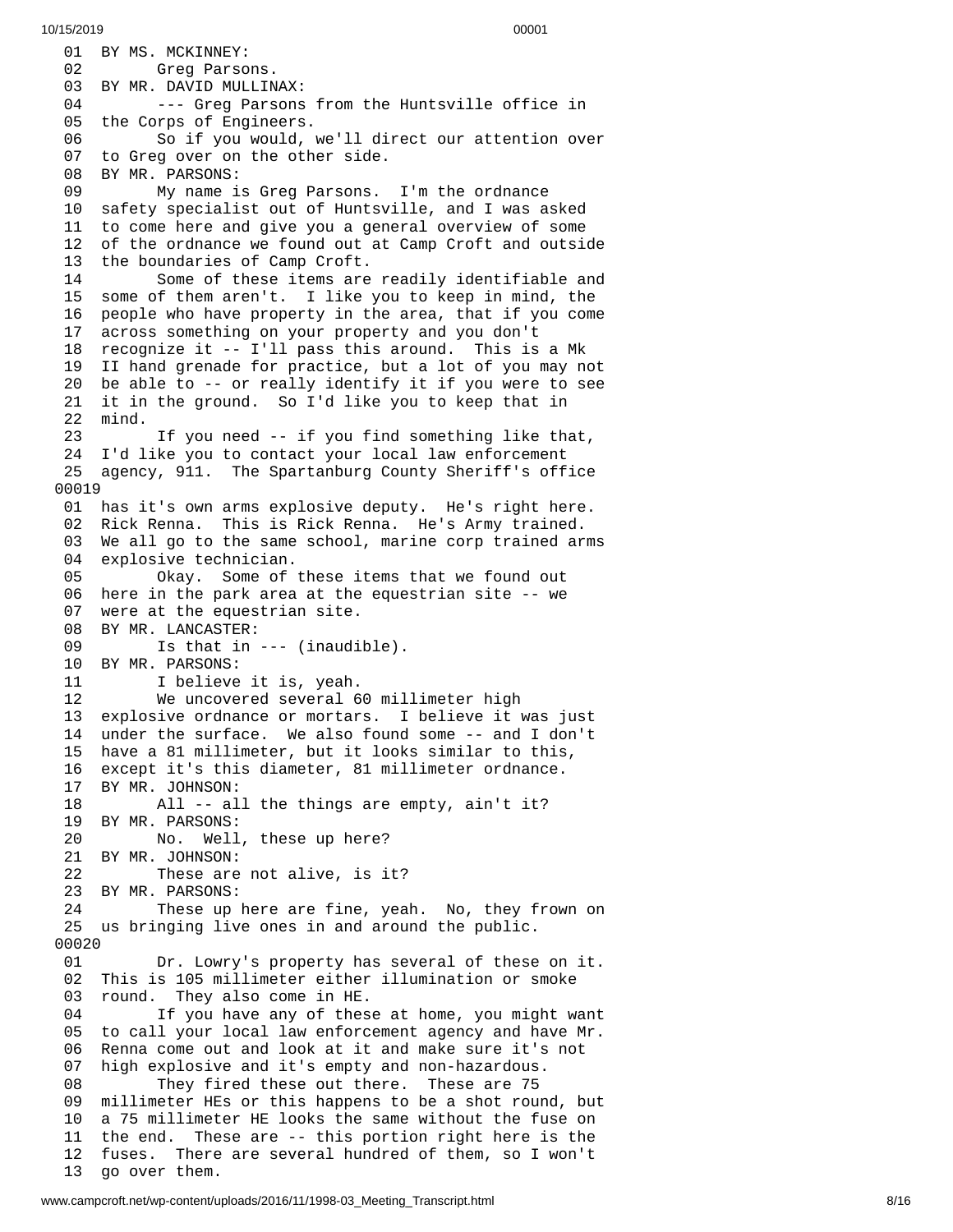1 4 This is also a mortar. This is called a 4.2 or 15 107 millimeter. 16 I'd like to stress the importance of safety with 17 these things. Some of them can be very, very 1 8 dangerous. If you have any or see anything, make sure 1 9 you call your local law enforcement, 911. If you say 2 0 it's a piece of ordnance or a projectile that looks 21 like a bomb, Mr. Renna there will be more than happy 22 to come out and look at it for you. 23 Do you have any questions? 24 BY MR. HALL: 25 What are you all doing? Do y o u b l o w t h e m i n 0 0 0 2 1 01 place or what? 02 BY MR. PARSONS: 03 The Corps of Engineers has a policy to blow in 04 place if it's fused. The military on inside has a 05 procedure called render safety procedures. It depends 06 on the fuse. With the contractors and being --07 anymore, we don't do that. We just blow them in 08 place. 09 BY MR. LANCASTER: 10 Do you chec k t h e m ? A r e t h e r e a n y o f t h o s e o u t 1 1 t h e r e ? 12 BY MR. PARSONS: 13 There probably are -- I can't say that there 14 aren't, but ---15 BY MR. LANCASTER: 16 I gave them to the Corps. 17 BY MR. PARSONS: 18 3.5s or 2.36s? 19 BY MR. LANCASTER: 20 About the size like the o n e o n t h e t a b l e. 21 BY MR. PARSONS: 22 This one here? 23 BY MR. LANCASTER: 24 About that size. 25 BY MR. PARSONS: 00022 01 2.36. 02 BY MR. LANCASTER: 03 About this long. 04 BY MR. PARSONS: 05 I'm sure they are there, but I didn't have one 06 to bring. They usually don't stay together very well. 07 They're very light skinned even to practice. 08 Yes, sir. 09 BY MR. SMITH: 10 Where did you find that 4.2 at Camp Croft? 11 BY MR. PARSONS: 12 The 4.2 is not from Camp Croft. 13 BY MR. SMITH: 14 That's right. 15 BY MR. SANFORD SMITH: 16 Oh, okay. I was going to ask the same thing. 17 BY MS. MCKINNEY: 18 Excuse me, sir. Your name for the record. The 19 last one. 20 BY MR. SMITH: 21 I'm Russell Smith. 22 BY MR. DAVID MULLINAX: 23 No, right along -- beside you, Mr. DuBeau. 24 BY MS. MCKINNEY:<br>25 You name, You name, sir? 0 0 0 2 3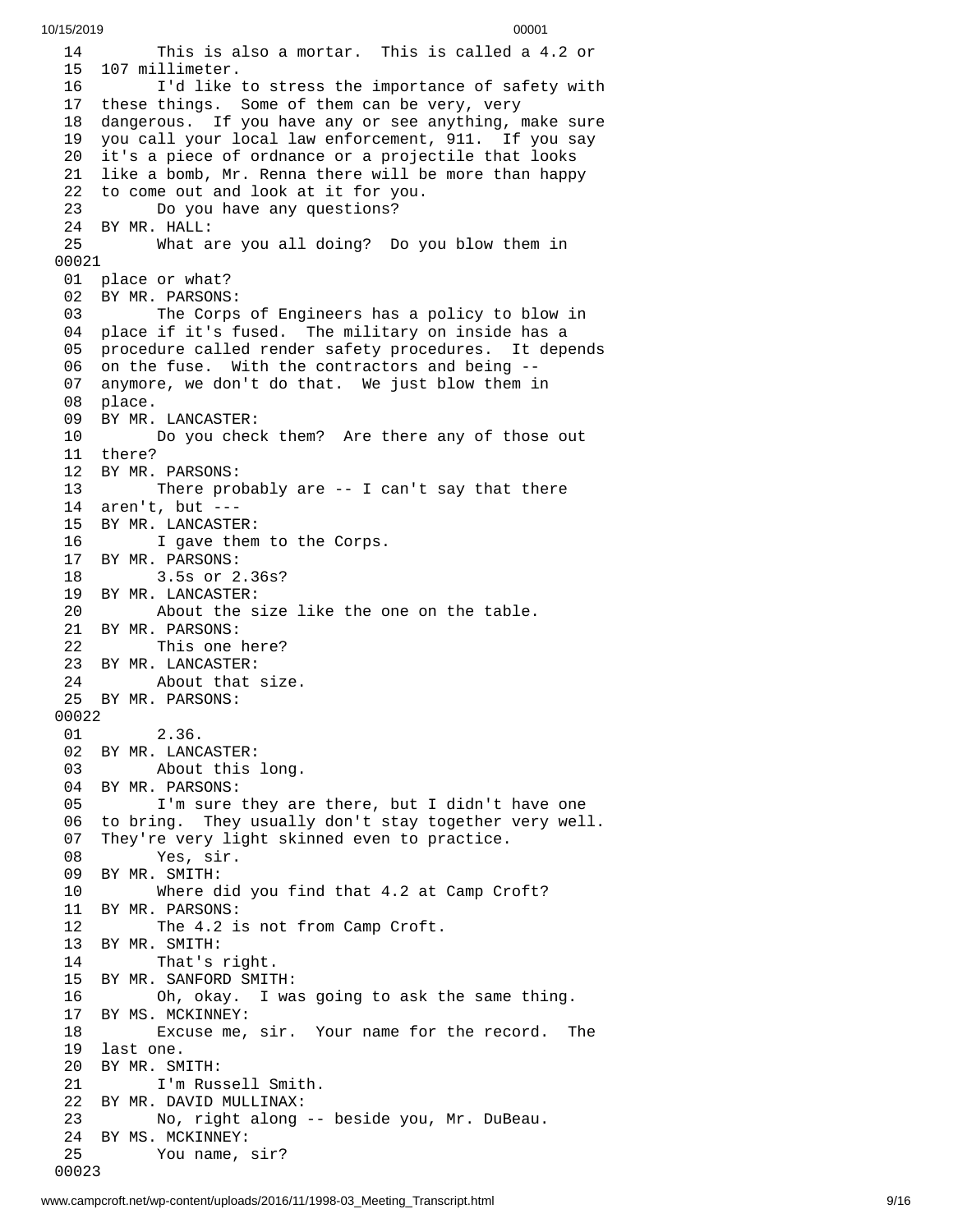01 BY MR. DAVID MULLINAX: 02 Your name, sir? 03 BY MR. LANCASTER: 04 Lancaster. 05 BY MR. PARSONS: 06 Any other questi o n s ? 07 BY MR. SANFORD SMITH: 08 Was the 75 found at Camp Croft? 09 BY MR. PARSONS: 10 I don't know about this particular 75, but 75s 1 1 h a v e b e e n f o u n d t h e r e. 12 BY MR. SANFORD SMITH: 13 Have they? Okay. 14 BY MR. RENNA: 15 I can tell you one has been turned into me. 16 Somebody had it in their home. 17 BY MR. SANFORD SMITH: 18 What area did it come from? 19 BY MR. RENNA: 20 He really didn't know. He said his daddy h a d 21 it, and he had it in his house and wanted to get rid 2 2 o f i t. 23 BY MR. PARSONS: 24 If there are no other questions, I'll turn it 25 back over to Suzy. 00024 01 BY MR. DAVID MULLINAX: 02 Okay. We'll mov e o n t o t h e n e x t i t e m o n t h e 03 agenda, back to Mr. Truelove. 04 BY MR. TRUELOVE: 05 We're going to watch th e p r e s e n t a t i o n. 06 BY MR. DAVID MULLINAX: 07 Okay. We're going to watch a brief vi d e o , a n d 08 then Mr. Truelove will talk about remediation of Area 0 9 6. 10 (PRESENTATION OF VIDEO) 11 BY MR. TRUELOVE: 12 Okay. I t h i n k t h a t's , a s y o u c a n t e l l , s o m e o f 13 it has progressed beyond where we were at that point. 14 That was back when the EE/CA was out for public 15 comment. Since that time, the comment period has 16 closed, and we have issued the final EE/CA. 17 The next part of the agenda was to give a statu s 18 of where we are on the removal action. 19 The current removal action is on Unit 6, and 20 that's the area located on Dr. Lowry's property. We 21 have a crew out there now that is doing removal action 22 on that property. 23 We have changed slightly the technique that we 24 were going to use. They were finding a large number 25 of anomalies at the site, and because of that 0 0 0 2 5 01 tremendous number, we're going with a different 02 technique of locating it. 03 They brought in some new equipment. This is 04 called a mapping operation, and it's supposed to help 0 5 identify any shrapnel to where the actual ordnances 0 6 are, and so we hope that process will help speed up 0 7 the process. It was going very slow because of the 0 8 large number of anomalies that we were finding. 09 We should know -- we should be getting the first 10 results of that mapping operation later this week, and 11 we should be knowing whether or not that's going to 1 2 help us in the process. 13 Any comments, Doc t o r ?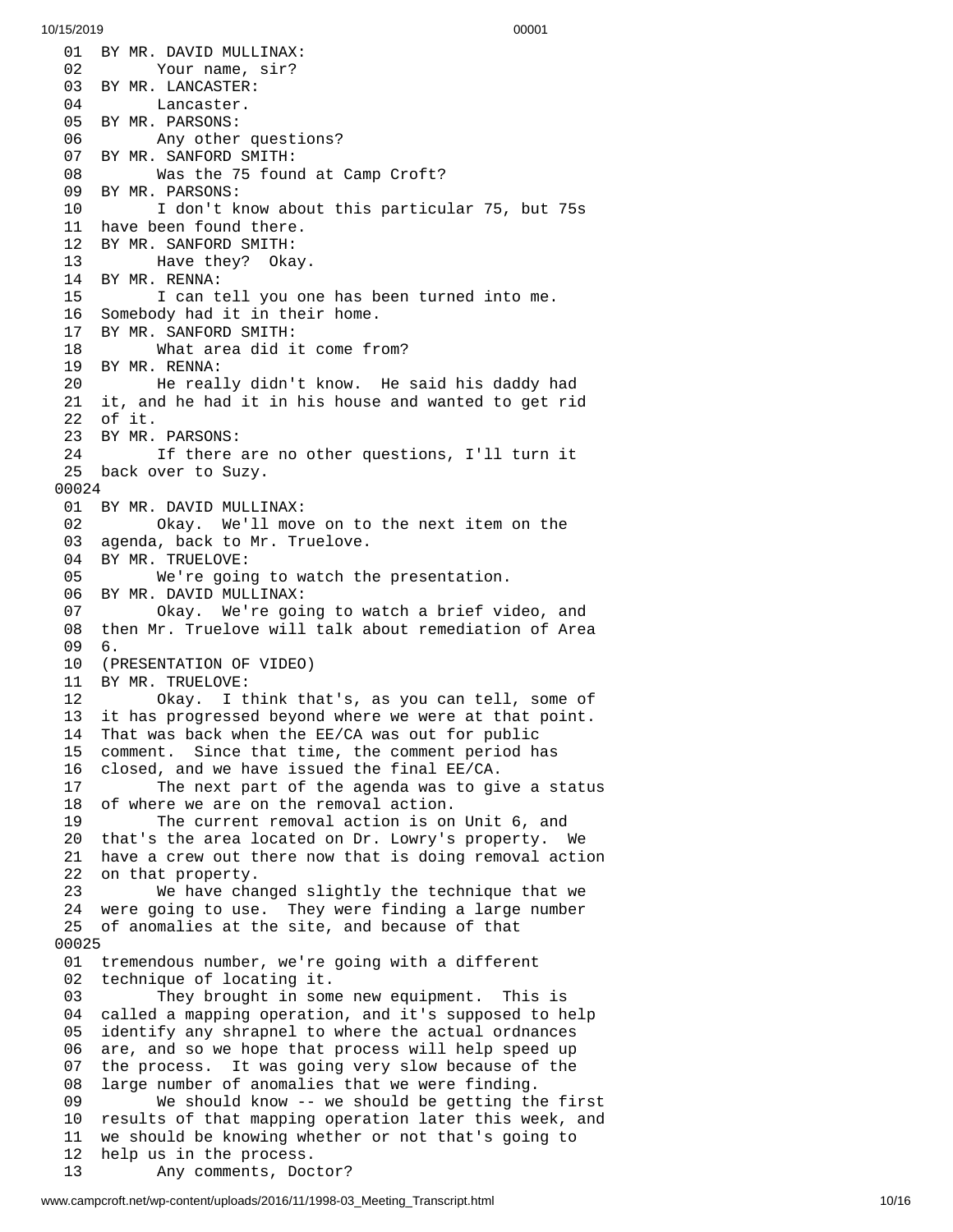1 4 B Y D R. L O W R Y: 15 No. 16 BY MR. TRUELO V E: 17 Okay. Tha t's t h e s t a t u s. W i t h t h a t , I'l l t u r n 18 it back over to David. 19 BY MR. DAVID MULLINAX: 20 Let me back up just a minute. I've kind of 21 skipped over the old business, and I wasn't here last 2 2 month, so I'll ask the Board to help remind me. Is 23 there any old business that needs to be discussed for 24 this meeting? 2 5 Yes, sir. 00026 01 BY MR. COLEMAN: 02 Can I say something, please? 03 BY MR. DAVID MULLINAX: 04 Yes, sir. Would you state your name? 05 BY MR. COLEMAN: 06 Clyde Col e m a n. 07 I don't want to be -- be negative about anything 08 or anything, but the Corps had promised me twice they 0 9 would get this gas off of my property, and to this day 1 0 it is still there, as far as I know. 11 And the last time I met here, t h e y s a y w h e n t h e y 12 got back to Dr. Lowry's place, they would come back 13 and get it up. Tl hey said it would be about January 14 the 5th. Now I don't know what you Board members are 15 supposed to do, and I'm not trying to run your 16 business, but aren't you all supposed to follow up on 1 7 s o m e o f t h i s s t u f f ? 18 BY MR. DAVID MULLINAX: 19 Let me back up. Mr. Coleman, if you would, 20 since Mr. Truelove -- and I don't know if that was 21 addressed at the last meeting? 22 BY MR. TRUELOVE: 23 This was addressed to me. 24 I was under the understanding that Carl had 25 talked to you about following up on that, but I --0 0 0 2 7 01 we'll follow up on it. Yes, sir. I thought he had 02 talked to you at the last meeting and that there was 03 some understanding. If there wasn't, then I will 04 follow up on that and get back with you. 05 BY MR. COLEMAN: 06 I don't know, but they said they would start it 07 on January the 5th, and they would complete it by 08 April. Now April is just about around the corner, and 09 I haven't seen nobody. 10 BY MR. TRUELOVE: 11 I don't believe there was ever -- that we were 1 2 going to complete your property. During that period 1 3 is when we were going to be at Dr. Lowry's property. 14 It was during that period that we were going to get 15 back with you and discuss what further action and if 16 there was anymore sampling to be done on your 17 property. 18 BY MR. COLEMAN: 19 Well, the point that I'm making is let's don't 20 let everything run out and be done discontinued all o f 21 them and that gas still sitting down there on my 22 property. If there's any there and ---23 BY MR. TRUELOVE: 24 If there's any there, that's the question, sir. 25 It hasn't been determined that there is any gas on 0 0 0 2 8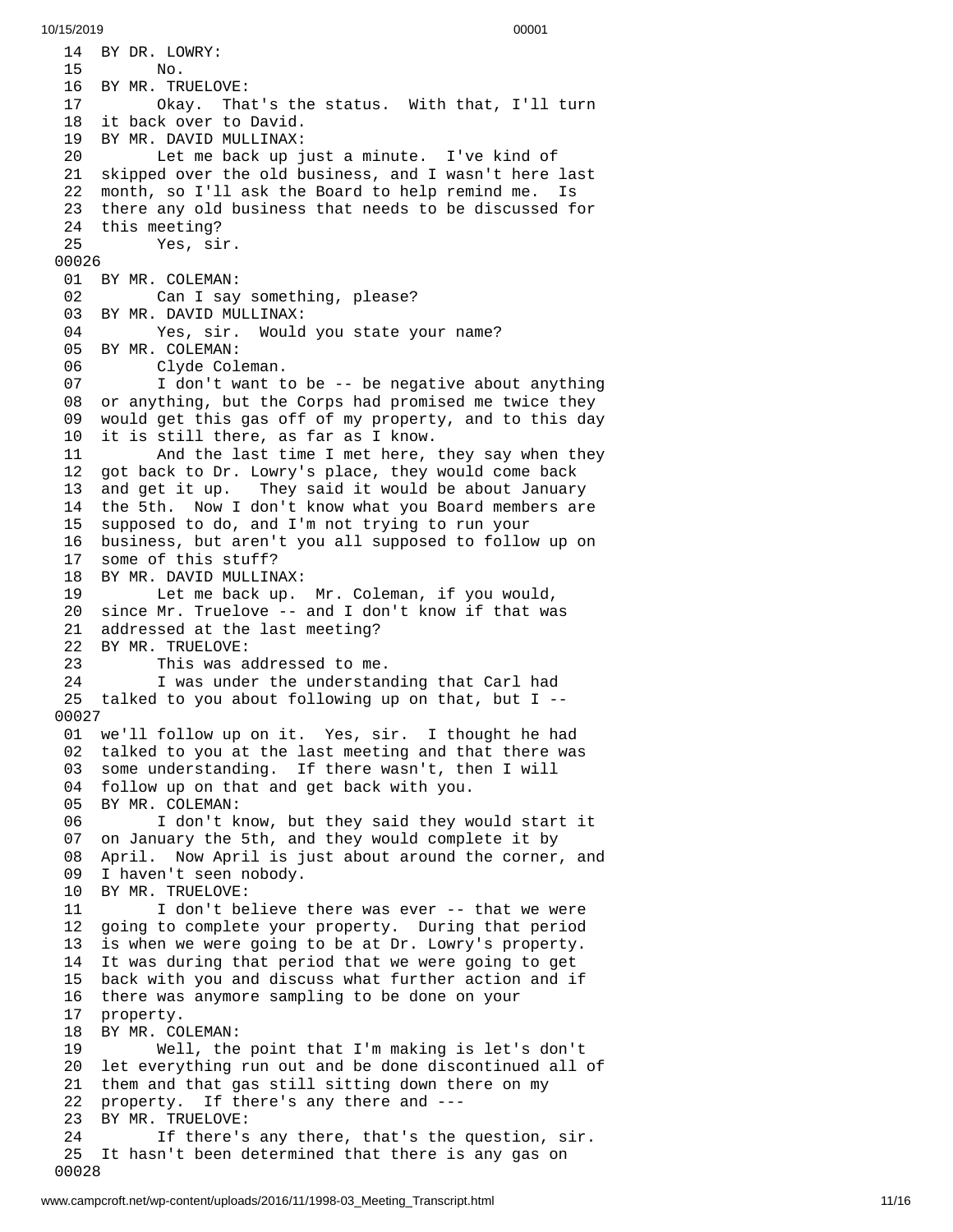01 your property, and we were going to see what we could 02 to do. If there was anymore investigation that we, as 03 the Corps, we're -- and we told you when we discussed 04 it with you, we're not here -- if there is some gas, 05 we'll take the actions to do that, but the current 06 efforts are to remove unexploded ordnances. And if we 0 7 determine there are some gases, we will follow up on 08 that, but that takes a different type of removal and a 09 different type of operation where DHEC is involved. 10 BY MR. COLEMAN: 11 Well, this is --- 12 BY DR. LOWRY: 13 May I say something? 14 BY MR. COLEMAN: 15 Yes. 16 BY DR. LOWRY: 17 This new kind of geophysical something or oth e r 18 that I don't understand that they're using on my 19 property, it's possible that it could be used on your 20 property. They've got to see if it works on mine 21 first, but it is very good at finding large objects 22 under the ground at large distances, and so it may be 23 that they use this same technique. I don't know. 24 They're trying to see if it's going to work, and I got 25 lost real quick talking to this geophysicist. 00029 01 BY MR. TRUELOVE: 02 But we haven't forgot about your property, and 03 we will not go -- we will not go away without 04 discussing with you and talking with you about what 05 further actions we need to take on your property. 06 BY MR. COLEMAN: 07 Well, I appreciate that, but it's been abou t a 08 year and a half. 09 BY MR. TRUELOVE: 10 Yes, sir. And until we -- it takes some time to 11 get the money in place and some time to get the right 1 2 people to do the right types of investigation. 13 BY MR. COLEMAN: 14 Okay. Let me say this. 15 BY MR. TRUELOVE: 16 Yes, sir. 17 BY MR. COLEMAN: 18 The last time the money run out and you s t i l l 19 didn't do this, and they told me they would get it in 20 this group when this money was started up the second 21 time, they would be there and get it in there while 22 the -- before the funds run out. 23 BY MR. TRUELOVE: 24 We told you that we -- dur i n g t h i s 25 investigation, we would check into and determine what 0 0 0 3 0 01 appropriate actions we need to take on your property. 02 Yes, sir, we did, but now that -- we -- the sampling 03 that we've done before on your property does not 04 indicate -- that the sampling that I know of that we 05 did on your property did not indicate that there was any gas there. 07 We found several small items. The determinatio n 08 is whether we need to come in there and do some 0 9 additional sampling to make you feel and make other 1 0 people feel that there is no gas on the property. 11 BY MR. COLEMAN: 12 But I was told at that particular time that they 13 would do no digging there because it would cost too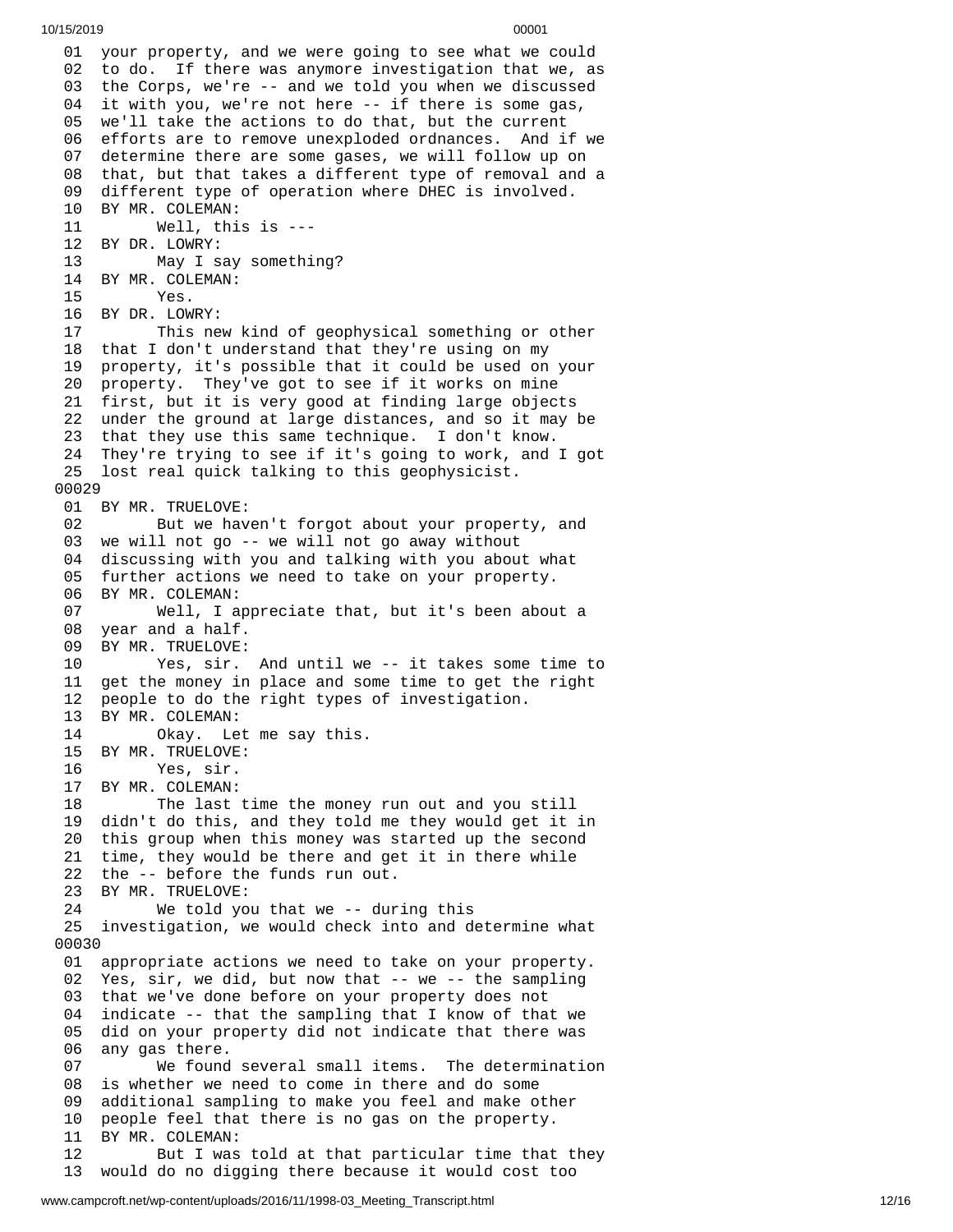14 much. They would have to move all them people out and 15 they weren't going to mess with it. 16 And I'm fixing these buildings going up down 17 there now, and the population in these areas are 1 8 booming down there for homes, and I'm going to start 1 9 trying to do some digging down there for some homes or 2 0 something or another, and I don't want to dig in no 2 1 g a s. 22 And at the time I had this cattle down there, 23 and that seemed to be all right with them, but it's 24 not all right with me now to start digging in there. 25 BY MR. DAVID MULLINAX: 00031 01 Is there any other old business? 02 (NO RESPONSE) 03 BY MR. DAVID MULLINAX: 04 Hearing none, I'll move on to new business. 05 Suzy, do you have anything under the new business? 06 BY MS. MCKINNEY: 07 No, I don't. You can open it up. 08 BY MR. DAVID MULLINAX: 09 Does anybody have anything under the new 10 business? 11 Yes, sir. Could you please state your name? 12 BY MR. WILLIAMS: 13 Jerry Williams. 14 I've been working and studying this Camp Croft 15 site for well over two years now, and I'm trying to 16 write a book on it, and I'm hitting a stone wall 17 everywhere I go trying to find information on it, bu t 18 I do every now and then find some fairly good 1 9 information. 20 And th i s l o o k s l i k e i t's a l o t , b u t i t's t r i p l e 21 spaced in my computer now, so don't worry about it. 22 It's a lot more than it looks. I'd like to read th i s. 23 "The Croft site contains several locations where 24 drums were placed inside water wells during the years 25 of training. The contents of some of the drums are 0 0 0 3 2 01 unknown and some potential sources of contaminants." 0 2 Okay. The other section I have, "Areas from 0 3 Spartanburg to Pacolet are a potential hazard. 04 Contamination from drums of chemicals and drum s 0 5 containing chemicals is suspected that wells -- were 0 6 dumped into water wells and medical waste was also 0 7 dumped into landfills. Hazards are to the 0 8 groundwater, surface water, including contamination, 09 fire and/or explosive conditions from unexploded 1 0 ordnance." 1 1 Okay. A couple more and I'll be through. 12 "Contamination due to leakage of drums 13 containing hazardous and toxic wastes in wells. T h e 1 4 contaminants were dumped during the closure of the 1 5 military site. The well openings were then closed 1 6 after the drums and other materials were dumped into 1 7 t h e m." 1 8 Okay. I have a report from a person that was 1 9 involved in some of this. 20 It says, "After Croft was closed, just prior to 21 being returned back to Spartanburg County, county 2 2 officials requested that the 48th OEU in Columbia did 23 contaminant the military site. The 48th OEU asked the 2 4 Department of Defense for information about what was 25 left at Croft in the way of explosives and chemicals 0 0 0 3 3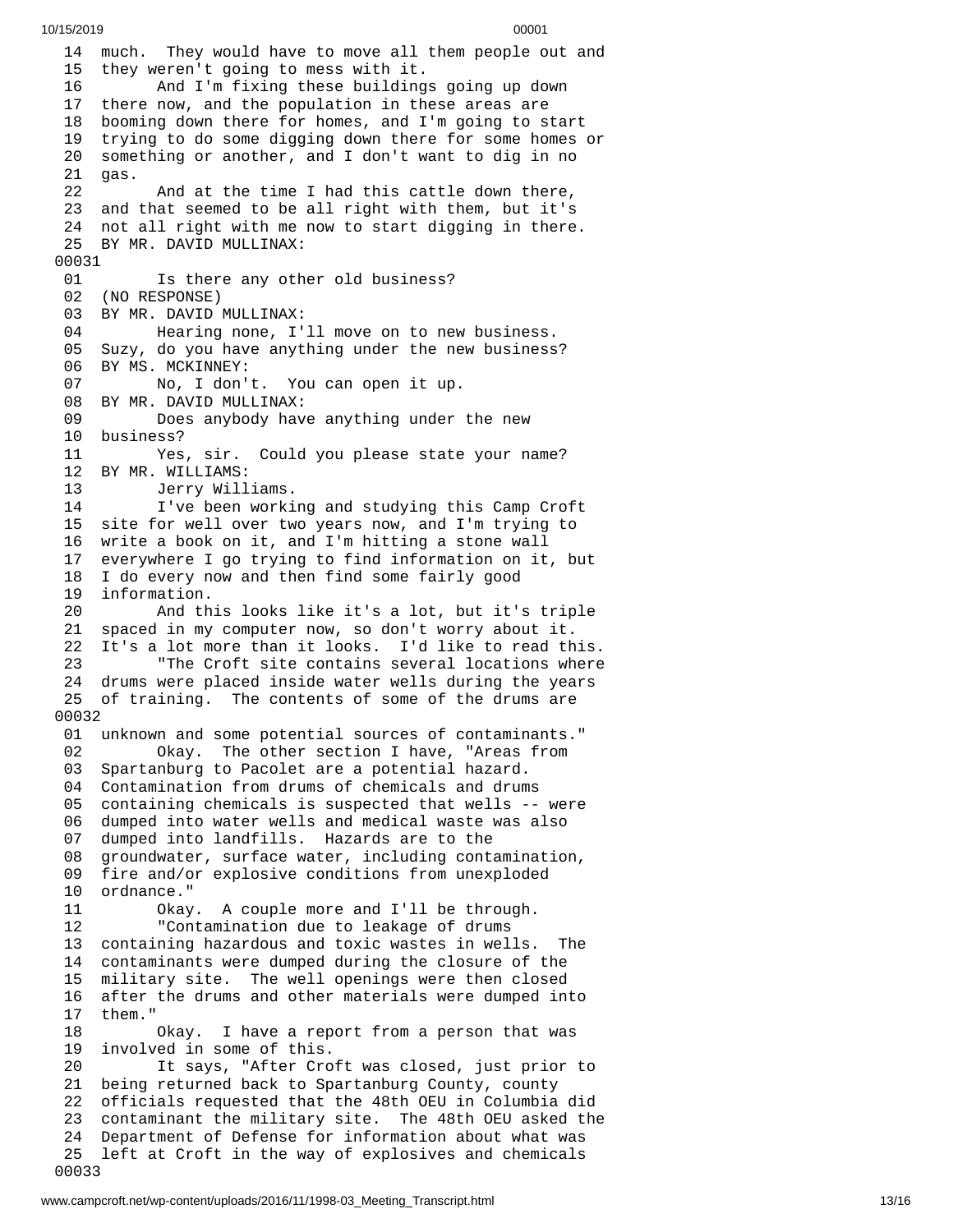01 so that they would know what to expect when they came 02 here to decontaminate Croft. The response from the 03 Department of Defense was they told the 48th OEU to 04 drop the request because the information they 0 5 requested was classified." 0 6 Now that simply just -- that just doesn't sound 0 7 right to me. 08 Okay. I also have here a risk assessment --0 9 risk assessment for Camp Croft. 10 "Unexploded ordnance and potential chemical 11 weapons are a tremendous threat to the health and 12 safety of the public and the environment. Chemical 1 3 agents, radiological materials munitions on a scale 14 from 1 to 25 report -- in this book report states, 15 5 'That these chemical agents are toxic chemical agents 16 consisting of choking, nerve, blood, blister and 1 7 gas.' Croft is rated a scale of 25 on a scale from 1 18 to 25, 25 being the highest." 1 9 The last on $\epsilon$ e. "Total ordnance and explosive 20 waste at Croft, the value of -- had reached the value 21 of 45 and the maximum was 61." 2 2 Now, has anybody got any questions? 23 BY MR. TRUELOVE: 24 Mr. Willia m s , o n t h e s o u r c e s o f y o u r 25 information. 00034 01 BY MR. WILLIAMS: 02 Yeah. 03 BY MR. TRUELOVE: 04 Can you provide that with each -- for each one 05 of the identified items? 06 BY MR. WILLIAMS: 07 Yes, sir. T hey come right out of your office. 08 BY MR. TRUELOVE: 09 They came out of my office? 10 BY MR. WILLIAMS: 11 They are Corps of Engineer ordnance. I have t h e 1 2 project numbers on the ordnance. 13 BY MR. TRUELOVE: 14 Okay. 15 BY MR. WILLIAMS: 16 I'll give it to you. 17 BY MR. DAVID MULLINAX: 18 Could we have that? 19 BY MR. WILLIAMS:<br>20 Yeah. Sur Yeah. Sure. 21 BY MR. GEORGE MULLINAX: 22 David, didn't Wayne tell u s , t h o u g h , h e s a m p l e d 23 some wells that he thought was chemical that he state 24 at one of our meetings? I remember something about 25 some wells being sampled. 00035 01 BY MR. DAVID MULLINAX: 02 Does anybody rememb e r ? 03 BY MR. PERRY: 04 Yeah, he checked quite a few wells at Camp Croft 05 -- I mean, at the park. 06 BY MR. GEORGE MULLINAX: 07 At the park. I knew he had talked about it. 08 BY MR. WILLIAMS:<br>09 I personal 09 I personally gave Mr. Bogan well sites, and they 10 were never even looked in -- looked at, and the wells 11 do contain explosives, drums of chemicals, and you 12 know, as well as I know, that a drum will not stay 13 hung in a well for 50 years without leaking, and it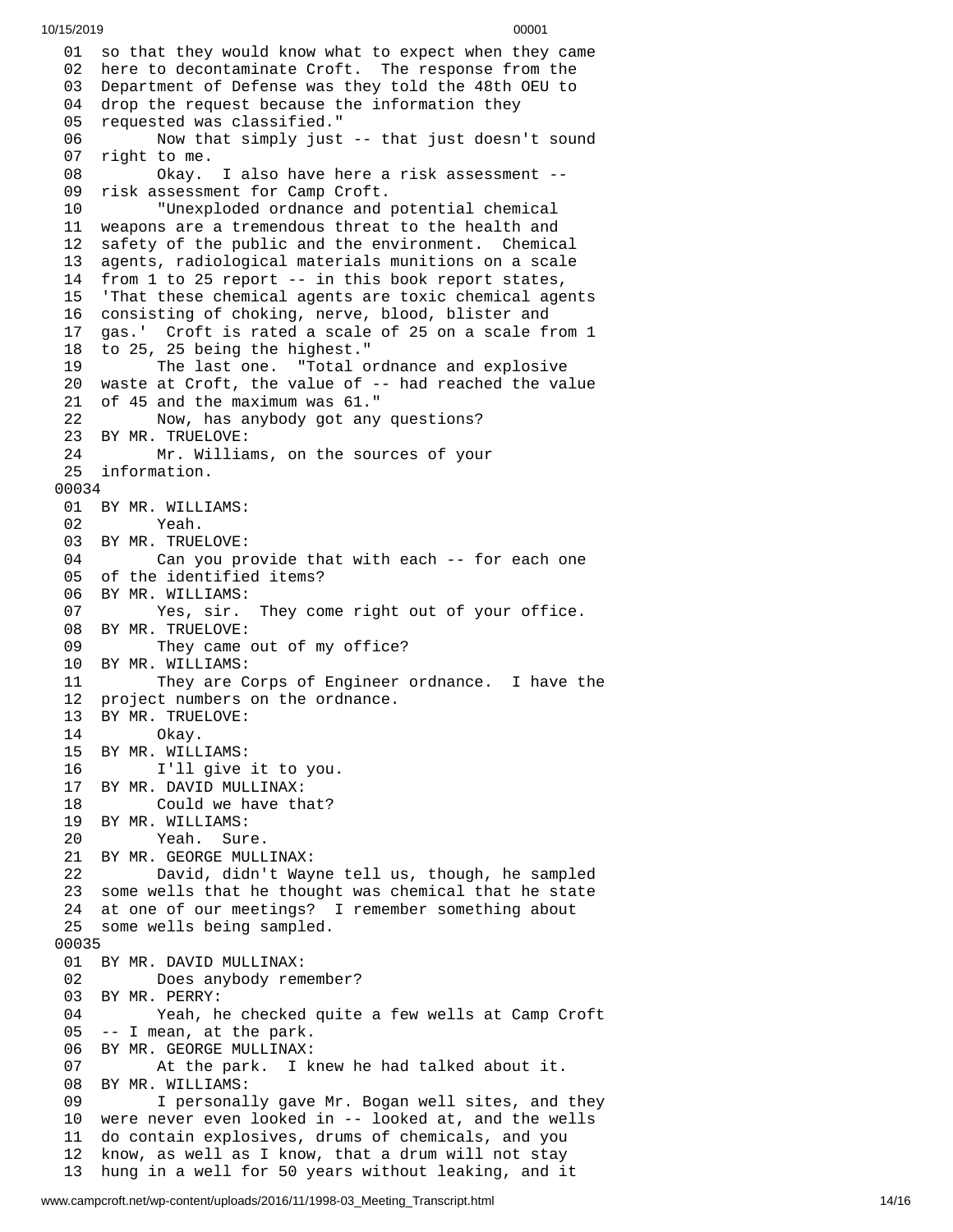14 just concerns me that someone somewhere down the road 15 is drinking some of this water. BY MR. DAVID MULLINAX: Mr. Williams, will you pr o v i d e t h a t s a m e l i s t t o 18 Mr. Truelove? 19 BY MR. WILLIAMS: Sure. 21 BY MR. DAVID MULLINAX: 22 Since Mr. Bogan is no longer with us. BY MR. WILLIAMS: Uh-huh (affirmative response). BY MR. DAVID MULLINAX: 01 Then he will have the opportunity to ---02 BY MR. WILLIAMS: Oh, sure. I'v e g o t e v e r y t h i n g w e l l d o c u m e n t e d. BY MR. DAVID MULLINAX: Okay. Thank you. BY MR. WILLIAMS: Okay. BY MR. DAVID MULLINAX: Is there any other new business? (NO RESPONSE) BY MR. DAVID MULLINAX: I'd like to thank everybody for coming tonight and for your cooperation and courtesy in tonight's presentation. If nobody has anything else, we'll entertain a motion to adjourn? BY DR. LOWRY: So move. BY DR. LITTLEJOHN: Second. BY MR. DAVID MULLINAX: All those in favor indicate by saying aye. (ALL RESPOND) BY MR. DAVID MULLINAX: All those opposed say no. (NO RESPONSE) BY MR. DAVID MULLINAX: Hearing none, so moved. (MEETING CONCLUDED AT 8:00 P.M.) 01 STATE OF SOUTH CAROLINA ) CERTIFICATE 02 COUNTY OF SPARTANBURG (1) This is to certify that the within meeting was taken on the 10th day of March, 1998; That the foregoing is an accurate transcript of the meeting; That copies of all exhibits, if any, entered herein are made a part of this record; That the undersigned court reporter, a Notary Public for the State of South Carolina, is not an employee or relative of any of the parties, counsel o r 14 witness and is in no manner interested in the outcome 15 of this action. 16 IN WITNESS WHEREOF, I have hereunto set my Hand 7 and Seal at Spartanburg, South Carolina, this 27th day 8 of March, 1998.